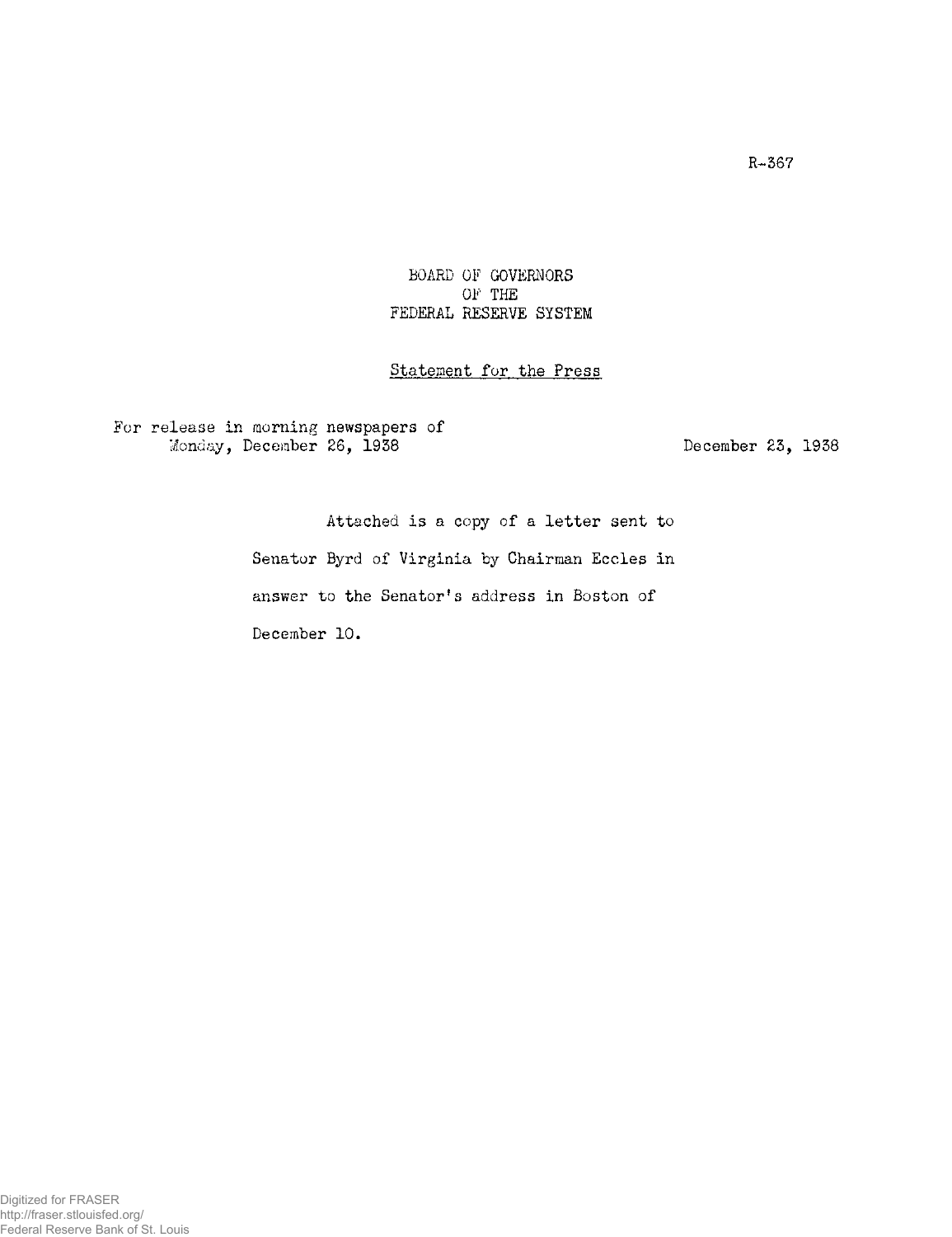**December 22, 1958.** 

**My dear Senator:** 

**In the course of your speech attacking the Government which you delivered in Boston on December 10, you so grossly misrepresented my own views that I feel compelled to address this letter to you in order to keep the record straight. You professed to quote from my speech before the New York Chapter of the American Institute of Banking on December 1, but it would appear from your misquotations that you had not done me the justice of reading my speech before you assailed it.** 

**I cannot leave uncorrected the impression conveyed by your speech that I am an advocate of reckless, wasteful, ever increasing spending by the Government. As a banker and business man for more than twenty years before I came to Washington, I have a vital interest in the maintenance of our economic system ana of our democratic institutions. I am quite as concerned as you are to maintain the solvency of the Government and to avoid the evils of inflation. However, I am equally in favor of avoiding** *the* **evils of deflation. I think I may be forgiven for feeling some impatience when a responsible public official like yourself so misconstrues my viewpoint as to make it appear that my advocacy of properly directed and properly timed Federal expenditures, for the primary purpose of stimulating private enterprise, is based on any other principle or purpose than to aid in bringing about the greatest possible degree of sustained employment and production of real wealth by private activity and enterprise, which, in turn, is the surest safeguard of our democracy as it is of the solvency of our Government. Only in this way, by restoration of national income, can we reach and maintain the balanced budget which I am as desirous as you are of achieving. You have every right to disagree as to the efficacy of fiscal, monetary and other policy in effecting stimulation in depression or retardation in a period of unsound expansion. I, of course, reserve the right to present the other side of the case. But I am convinced that it deserves consideration on its merits, without rancor or misrepresentation.** 

**It Is evident from the program you presented in your Boston address that you and I have a fundamentally different conception of the responsibility of Government and of the functioning of the economic system. Your program makes only five specific recommendations, all calling tor immediate and drastic curtailment of government expenditures.**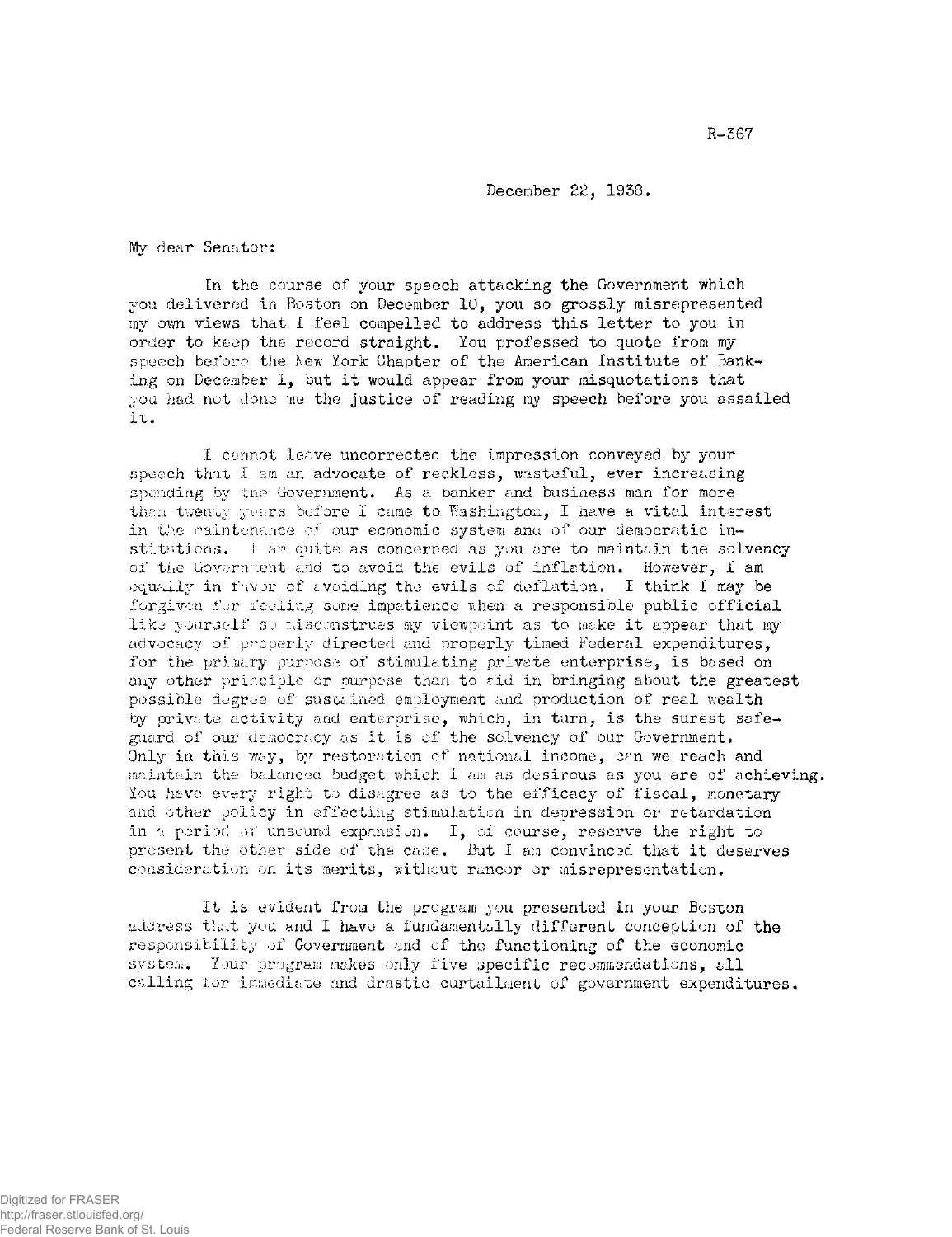You appear to believe that a large part of the Government's **expenditure is "waste". You are fearful about the Government's credit and alarmed about the "burden" put upon the country by the public debt. There is not space within a letter adequately to discuss these matters, but in view of your program and since you saw fit to make a personal attack upon me, I feel that it is in order to raise** 

**a number of questions with respect to each of the foregoing con-**

**siderations.** 

**As to the "burden" of debt: The pertinent facts are the volume of total debt in the country, the interest on that debt, and the income out of which interest may be paid. You failed to mention any of these pertinent facts. Are you aware of studies made by a distinguished group of scholars, under the auspices of the Twentieth Century Fund, indicating that the total of all domestic debts, both public and private, is no greater today than it was in 1929? That being so, does it not give a one-sided and alarming picture of the 1 country s debt situation to concentrate attention solely upon the increase in the public debt without regard to the contraction of private debt, and without regard to the increase in population and in the material wealth of the country since 1929? Is it of no significance that, owing to the decline in the rate of interest, the total of interest payments today is far less than in 1929? Is it of no significance that while the burden of interest payments has been lessened, national income, out of which debts are serviced, increased since the low point of 1952 until in 1937 it was \$30,000,000,000 more than in 1932? Is it of no significance that the interest on the Federal debt amounts to only a little more than 1 per cent of our national income? Finally, is it of no significance that as a nation we owe our debts to ourselves and not to a foreign country?** 

**As to your concern about the burden of taxation, have you not overlooked the fact that as national income increases, tax revenues increase, even without a rise in tax rates? National income increased from less than \$40 billions in 1932 to approximately \$70 billions in 1937. Tax receipts of the Federal Government increased from \$2,080,000,000 for the fiscal year ending June 30, 1933, to \$6,242,000,000 for the fiscal year ending June 30, 1938. The country paid about \$4 billions more in taxes but it had \$30 billions more of income a year out of which to make these payments. Would you have the public believe that the country was better off in 1932 with lower taxes and a lower public debt than it was in 1937 with higher taxes and a higher public debt?** 

 $- 2 -$  R-367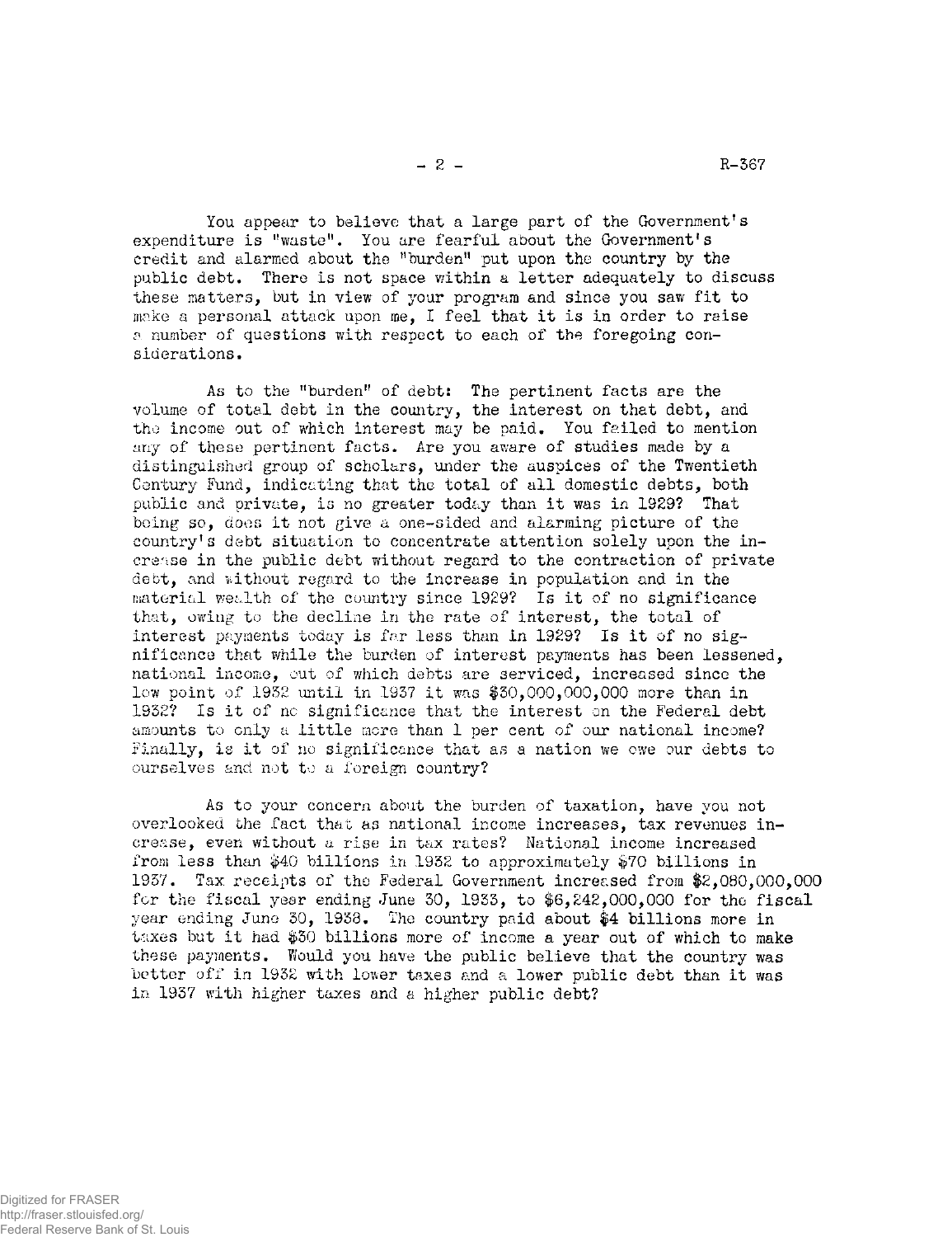**Since 1957, national income has temporarily contracted due to a combination of factors, one of which was a too sharp and too**  rapid reduction, amounting to more than \$3,000,000,000, in the Gov**ernment's net contribution to community buying power in 1937 as compared with 1936. The Government's net contribution to purchasing power is the amount that the Government expends over and above the amount it collects. On this basis, the Government not only drastically withdrew its stimulus to consumption in 1937, but contrary to your apparent belief, actually had a balanced cash budget and a cash surplus of about \$100,000,000 for the period from June 30, 1937, to March 30, 1938.** 

**So much for the debt "burden". Turning to the question of what is to be entered upon the credit side of the ledger as an offset to the increase of the public debt, you evidently contend that 1 nothing is to be entered; that the Government s expenditures, for which the debt was incurred, represented "waste".** 

Is it "waste", as you seem to think, to have the Government **borrow and put to use otherwise idle funds of individuals and corporations? Is it "waste" to have the Government, by borrowing from the commercial banks, replenish the supply of bank deposits which contracted by one-third because of debt liquidation during the deflation, and put this newly created money to work providing employment and thus utilizing man power and productive facilities that otherwise would have remained idle? Is it "waste" for the Government to expend these newly created and these otherwise idle funds for roads, slum clearance, bridges, school houses, hospitals, and a host of other useful and necessary things that are needed by the community but are not supplied by private enterprise? Are these additions to our national wealth, additions resulting from public expenditures that are based upon increase of public debt, more "wasteful" than the expenditures in the late twenties, based upon private debt, whereby billions of dollars were diverted to uncollectable foreign loans and to build at inflated prices huge skyscrapers, office buildings and apartment houses, many of which never have been sufficiently occupied to maintain the investment?** 

**Do you think it was "natural forces" that produced the recovery after 195S? Do you think that the restoration of the national income from less than \$40 billi** *ms* **to approximately #70 billions came about in spite of and not as a result of Government expenditures? If so, why was it that for more than three years after 1929, when we did not have the legislation or expenditures to which you so strenuously object, there was no recovery, but instead, a continuing deflation until**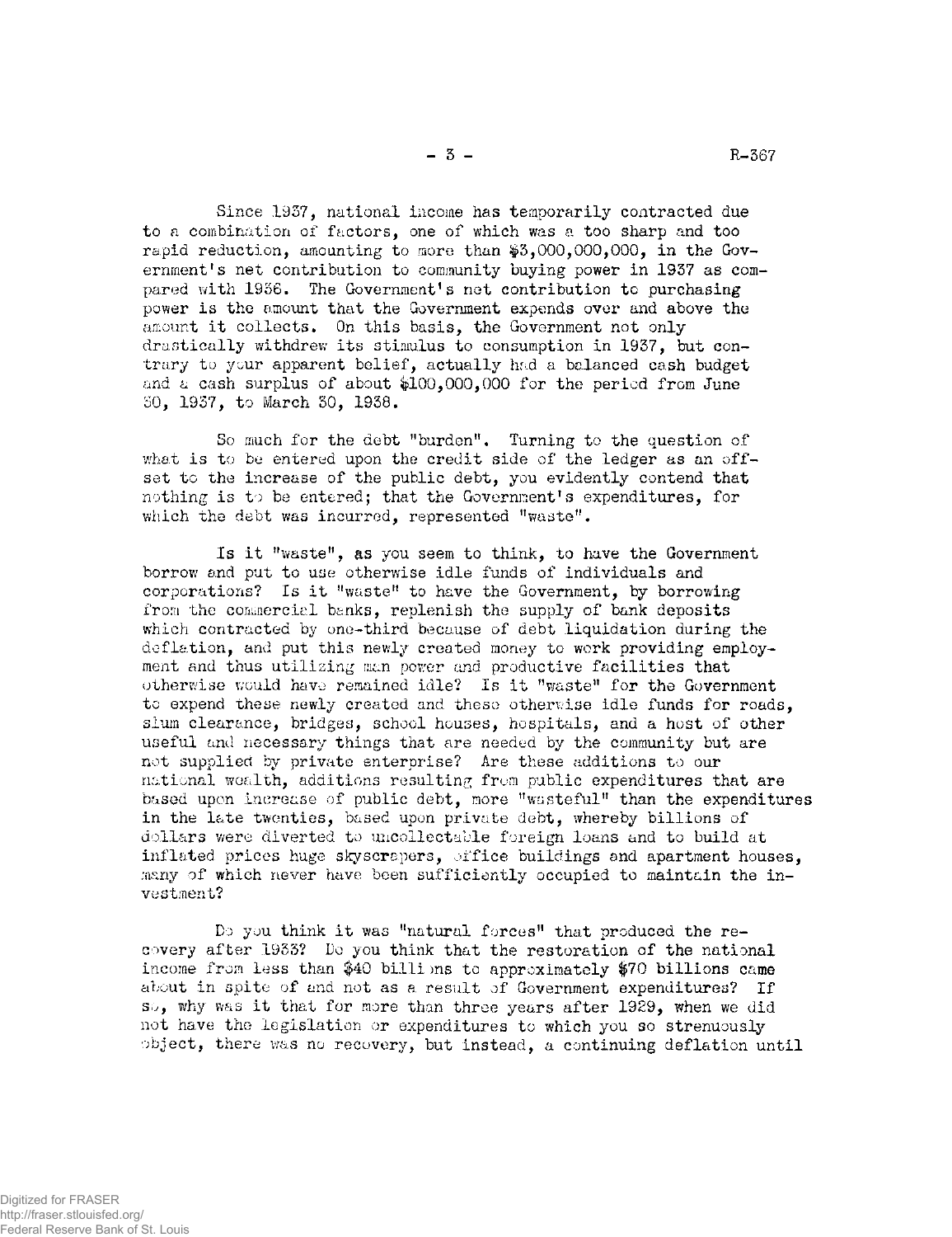**the Government intervened on a comprehensive scale, replenished bank deposits and put these funds, together with stagnant funds held by individuals and corporations, to work? This, of course, increased the public debt after private debt had rapidly contracted. Doubtless had the Government been adequately prepared, it could have spent money more efficiently and more productively. Yet, in the light of all of the foregoing considerations, how can it justly be said that the Government's expenditures were "waste"? What to my mind is the real and irreparable waste, which the nation can least afford, is that which results from failure to use our human and material resources productively.** 

**As to the Government's credit: Why do you suppose it was that 1** in 1932, when the Government's debt was about half of what it is now, *5%* **government bonds sold down as low as 83? If the Government's credit is as precarious as you told your Boston audience, why is it that 2^% government bonds today are selling at a premium of more than 102? How does it happen that since 1933 foreign capital has steadily flowed into the country from abroad, if the credit of the country is in jeopardy, as you contend?** 

**Early in your speech you extolled "those time-old virtues of thrift, frugality, self-reliance and industry". Somewhat later, however, you expressed alarm at the increase in debt of the last five**  years. I am at a loss to understand how you reconcile these two ideas. **Certainly if it is good for people to save, i.e., practice the virtues of thrift and frugality, it must also be good that someone should borrow money and put it to productive uses. Private enterprise has in the years since the depression began been in no position to employ profitably anywhere near the total of the country's savings, because there was not sufficient buying power in the hands of the public to purchase the output of existing facilities of production.** 

**In connection with the question of debt, you also make the curious statement that some day the whole amount must be repaid. Such a statement reflects a misunderstanding of the fundamental nature of our capitalist economy. Debts and obligations of various kinds are but the other side of investment, and if we ever tried to liquidate the whole amount of them, or even any substantial fraction, we would precipitate a crisis so severe that general economic paralysis would result. When there is contraction of total debt, private and public, we have deflation. We have never had prosperous conditions without an accompanying expansion of debt, either private or public, or both.**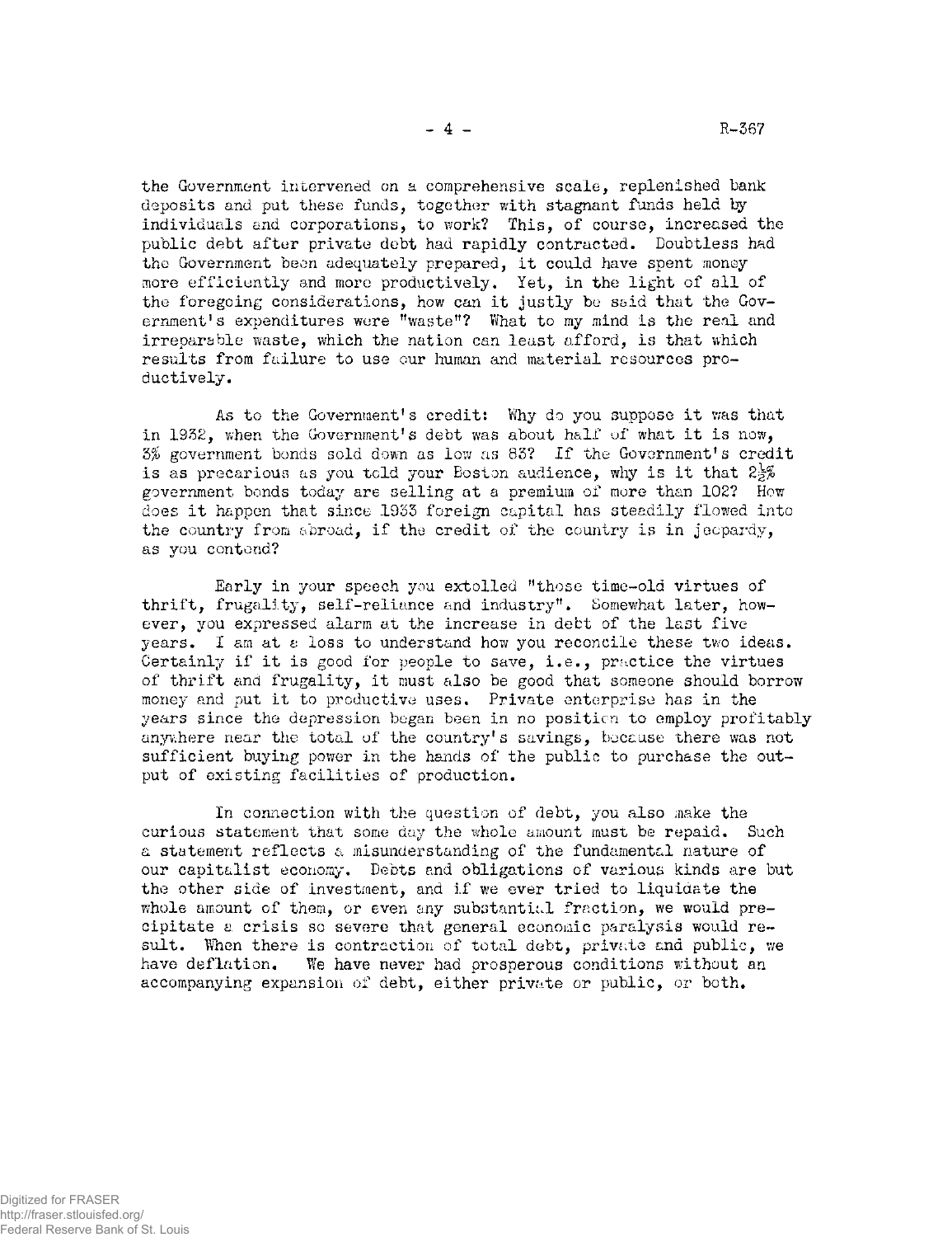**Do you think, as your speech seemed to indicate, that in a democracy the Government has no responsibility for creating debt in order to give employment at times when private indebtedness is contracting and private enterprise is unable to do so? Do you consider, as your speech implies, that government debt is evil, whereas private debt is not? One would gather from your attitude that if a private contractor, for example, borrows money to build houses you would commend him for "raising capital for private enterprise", whereas, if a government housing authority borrows money for the same purpose, you would denounce it for "incurring debt".** 

**Do not the same general economic considerations apply to both private and public debt? Is it not true that the creation of too much debt relative to the creation of real wealth is inflationary and, therefore, baa, whether that debt be created by public or private activity, or both? Can it be said that the creation of debt, either public or private, that utilises productively otherwise unused human and material resources, that creates real wealth, that adds both to existing real wealth and to national income, is an evil? Is not the exact opposite true?** 

**While you say that everyone in need should be provided for, I find this statement hard to reconcile with your broadside attack on the organization that has carried most of the task of seeing to it that those in need are kept from want and starvation. You assert that "millions of able-bodied citizens rely upon the Government for support and have ceased to exert their efforts for self-help to obtain private employment". So far as I know, there is not the slightest evidence to support such a sweeping assertion. Any honest American citizen must resent the insult this implies to millions of self-respecting men and women.** 

**You stated that you are concerned about "the character of the**  individual citizen" and "the dignity and the rights of the individual". **So am I. I believe, however, that the most basic right of all is the right to live and next to that, the right to work. I do not think empty stomachs build character, nor do I think the substitution of idleness and a dole for useful work relief will improve either the dignity or the character of the people effected. We cannot expect to preserve our free institutions in this country if we condemn a substantial proportion of our people to prolonged idleness on a bare subsistence level of existence. Further than the right to eat and the right to a position, 1 think the individual, whether rich or poor, has a right to a decent place to live. I think ho has a right to security in old age and to protection against temporary unemployment. I think he has a right to adequate medical**